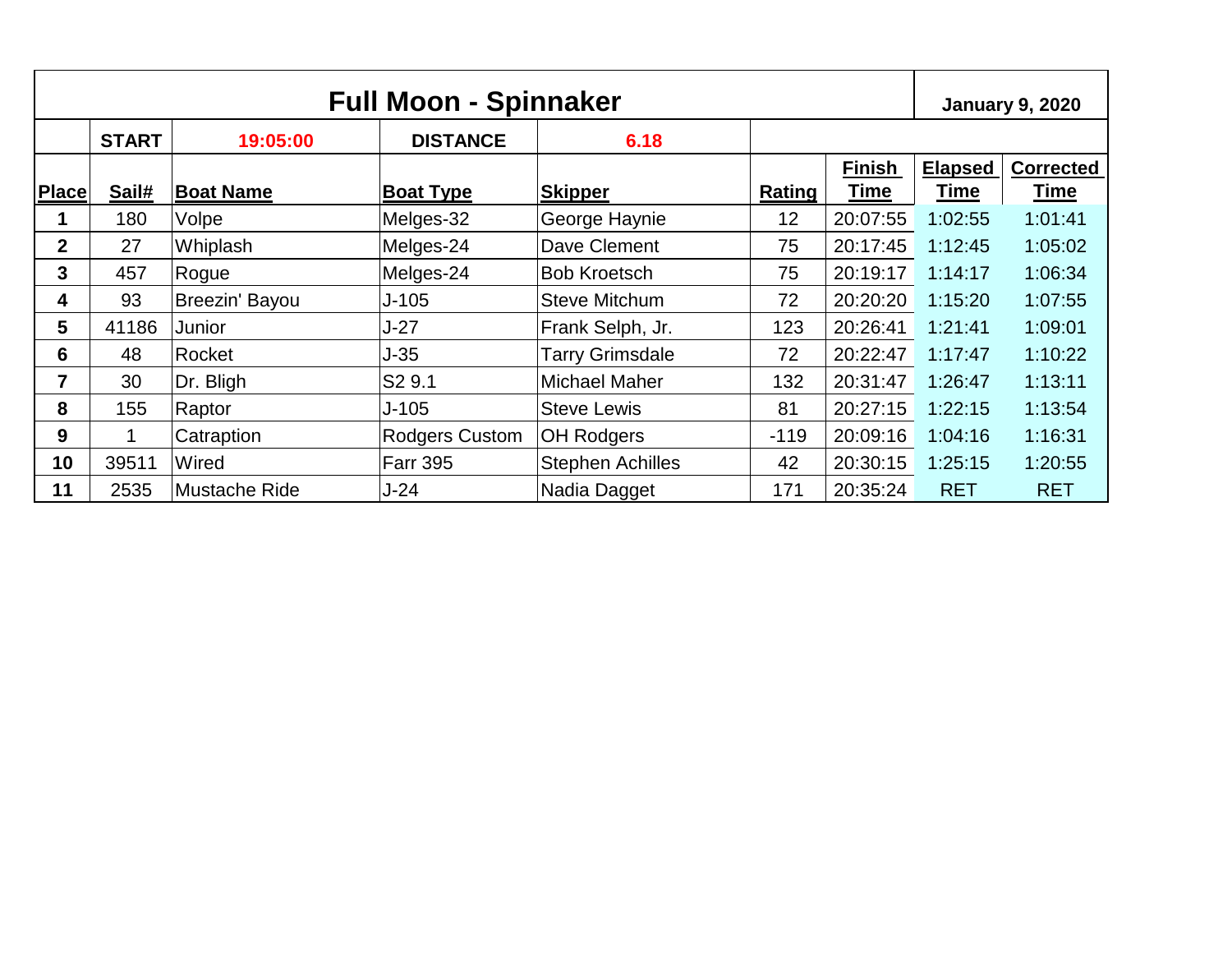| <b>Full Moon - Non-Spinnaker</b> |                  |                         |                  |                       |        | <b>January 9, 2020</b> |                |                  |
|----------------------------------|------------------|-------------------------|------------------|-----------------------|--------|------------------------|----------------|------------------|
|                                  | <b>START</b>     | 19:13:00                | <b>DISTANCE</b>  | 5.54                  |        |                        |                |                  |
|                                  |                  |                         |                  |                       |        | <b>Finish</b>          | <b>Elapsed</b> | <b>Corrected</b> |
| <b>Place</b>                     | Sail#            | <b>Boat Name</b>        | <b>Boat Type</b> | <b>Skipper</b>        | Rating | <u>Time</u>            | <b>Time</b>    | <b>Time</b>      |
|                                  | 124              | Mazel                   |                  | Jason Baruch          | 232    | 20:47:22               | 1:34:22        | 1:12:57          |
| $\mathbf 2$                      | 244              | Chamame                 | C&C 36           | <b>Tim Rutherford</b> | 180    | 20:44:31               | 1:31:31        | 1:14:54          |
| 3                                | 283              | Komus                   | Morgan-24        | <b>Rusty Shenk</b>    | 241    | 20:50:45               | 1:37:45        | 1:15:30          |
| 4                                | H <sub>100</sub> | <b>Another Road</b>     |                  | <b>Tim Ruman</b>      | 175    | 20:45:11               | 1:32:11        | 1:16:02          |
| 5                                | 53275            | Wings                   | C&C 30           | Mike Danielson        | 174    | 20:48:06               | 1:35:06        | 1:19:02          |
| 6                                | 22268            | <b>Emotional Rescue</b> | C&C              | David Coffee          | 176    | 21:01:12               | 1:48:12        | 1:31:57          |